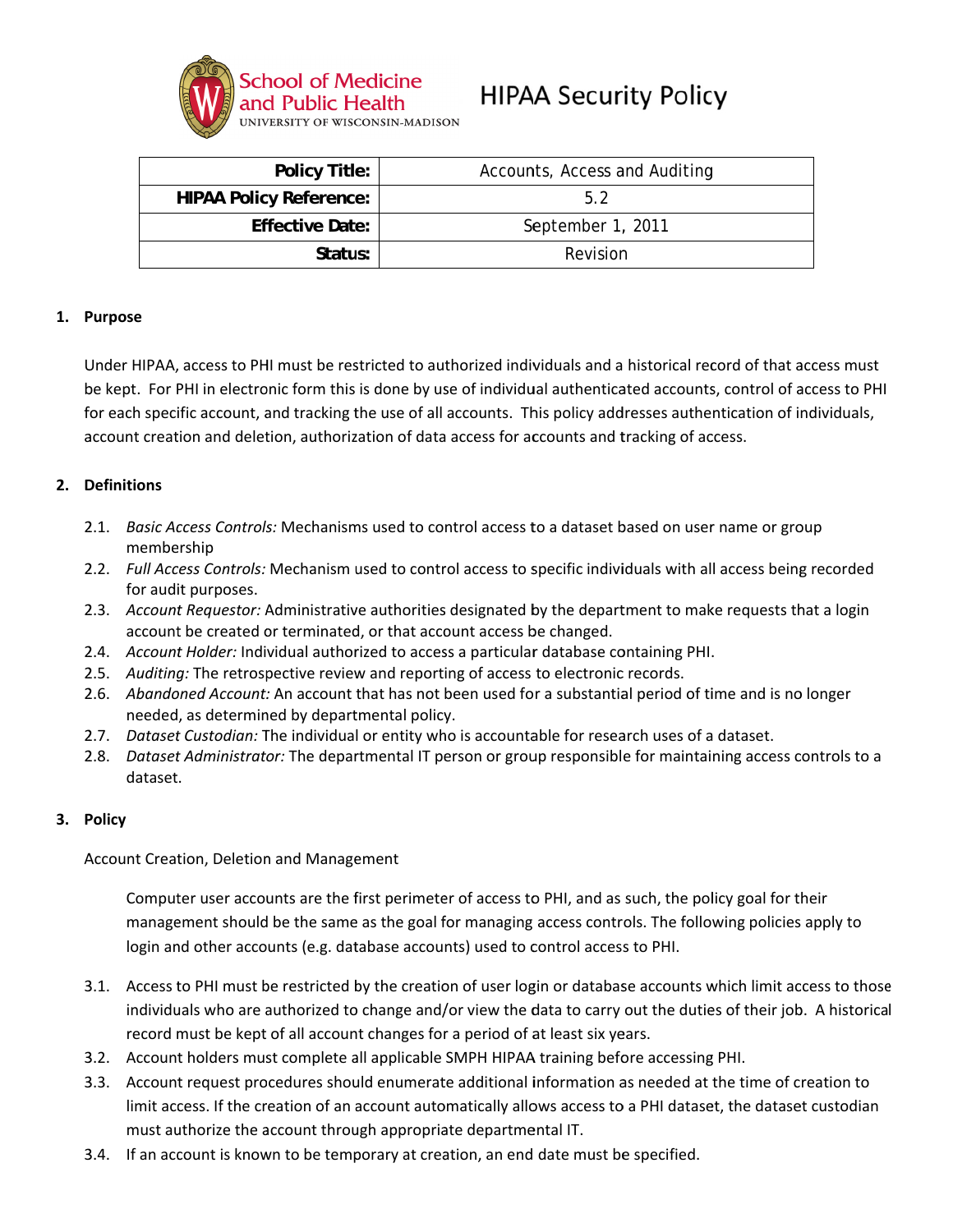- 3.5. Periodic scans for abandoned accounts should be performed and appropriate action taken.
- 3.6. Departmental IT staff must be promptly notified by the Account Requestor of any change in status of an account holder that may affect their access rights, including their right to hold an account.
- 3.7. Accounts may be terminated in accordance with guidelines defined by the department, e.g.
	- ∙ The Account Requestor specifies that the account be terminated,
	- ∙ The account has been determined to be abandoned,
	- ∙ The account holder has violated HIPAA policy

#### Access Control

- 3.8. All datasets containing PHI must be protected by one of the following types of access controls. The type of access control must be appropriate for the characteristics of the dataset.
	- ∙ Locked room and login where no other method is practical, e.g. lab computers,
	- ∙ Basic access controls for simple aggregations of files containing PHI, e.g. datasets on spreadsheets and single‐user or lab databases,

∙ Full access controls for large multi‐user PHI databases where mechanisms to control access and audit from within the database is appropriate.

- 3.9. Only Dataset Custodians may grant someone else access to their dataset and must do so by notifying the Dataset Administrator.
- 3.10. Account holders are responsible for determining whether or not they store a significant amount of PHI on a department's network or servers. If so, the account holder must notify the departmental IT group and act as the Dataset Custodian.
- 3.11. If the Dataset Custodian wants to delegate custodianship to one or more proxies, he or she must notify the Dataset Administrator in writing.
- 3.12. Upon termination of an individual's appointment, all associated user accounts, services, and resources, must be revoked as soon as possible, preferably the day of termination, but in no event later than three (3) business days following any such termination.

#### Account and Access Auditing

Access to datasets containing PHI must be tracked at some level depending upon its size and complexity. As a dataset grows and access rights change, the dataset custodian and department IT will periodically reevaluate the appropriateness of technologies and procedures, and will make changes accordingly.

- 3.13. All accounts must be tracked with a history of creation, modification or deletion kept for six years.
- 3.14. The Dataset Administrator should maintain an account and access record for all account holders having access to each PHI dataset.
- 3.15. The level of auditing of each of the databases must be related to the level of risk of unauthorized access. All datasets will be categorized as being level 1, 2 or 3 based on several criteria:
	- ∙ Level 1 contains a large amount of data from many individuals most of which can be accessed from a large number of staff in the department or from outside the network on which it resides (this describes clinical trials in many cases). Auditing must be done at as high a level as possible, preferably record logging,
	- ∙ Level 2 contains significant amount of data from several individuals some of which is accessible to a segregated group of users; clinical laboratory databases would be an example. At minimum it is required to record log‐in activity for each account with access,
	- ∙ Level 3 contains a limited amount of PHI that can be accessed by a very limited number of individuals and is not accessible outside the network on which it resides. Logging must at minimum consist of a time history of accounts with access to this database.